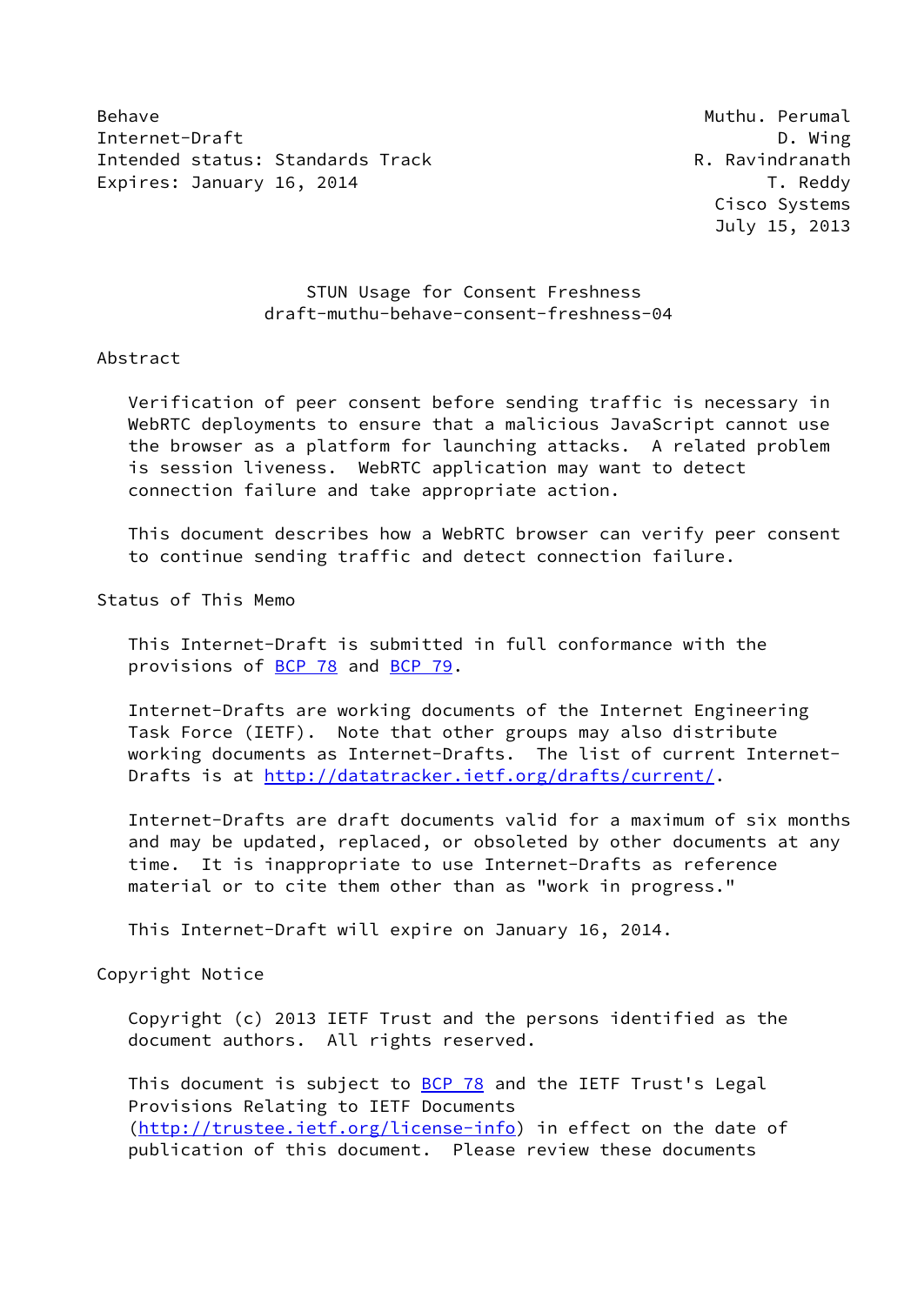<span id="page-1-1"></span> carefully, as they describe your rights and restrictions with respect to this document. Code Components extracted from this document must include Simplified BSD License text as described in Section 4.e of the Trust Legal Provisions and are provided without warranty as described in the Simplified BSD License.

Table of Contents

| <u>5</u> . W3C API Implications <u>5</u>                                |
|-------------------------------------------------------------------------|
| $-5$<br>6. Interaction with Keepalives used for Refreshing NAT Bindings |
|                                                                         |
| 6                                                                       |
|                                                                         |
|                                                                         |
|                                                                         |
|                                                                         |

## <span id="page-1-0"></span>[1](#page-1-0). Introduction

 To prevent attacks on WebRTC peers, WebRTC browsers have to ensure the remote peer wants to receive traffic. This is performed both when the session is first established to the remote peer (using ICE connectivity checks), and periodically when for the duration of the session (using the procedure defined in this document).

 When a session is first established, WebRTC implementations are required to perform STUN connectivity checks as part of ICE [\[RFC5245](https://datatracker.ietf.org/doc/pdf/rfc5245)]. That initial consent is not described further in this document.

 Related to consent is loss of connectivity ("liveness"). WebRTC applications want notification of connection failure to take appropriate actions (e.g., alert the user, try switching to a different interface).

 This document describes a new STUN usage with a request and response which verifies the remote peer consents to receive traffic, and detects loss of liveness. To meet the security needs of consent, the JavaScript application has no control over the consent requests or the requirement to receive a consent response. However, the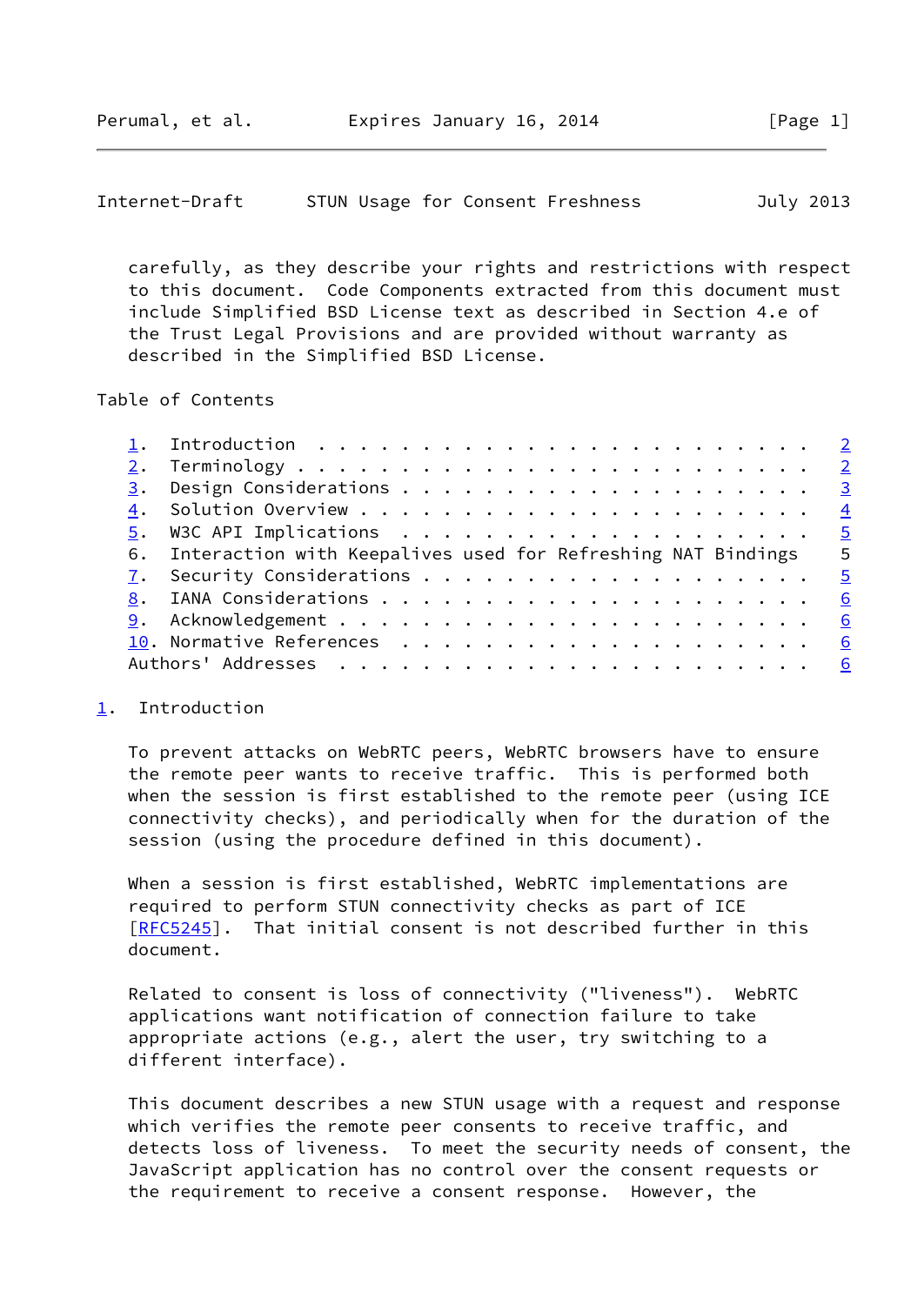JavaScript does get notification of consent failure and loss of connectivity.

<span id="page-2-0"></span>[2](#page-2-0). Terminology

| Perumal, et al. | Expires January 16, 2014 | [Page 2] |
|-----------------|--------------------------|----------|
|                 |                          |          |

<span id="page-2-2"></span>Internet-Draft STUN Usage for Consent Freshness July 2013

 The key words "MUST", "MUST NOT", "REQUIRED", "SHALL", "SHALL NOT", "SHOULD", "SHOULD NOT", "RECOMMENDED", "MAY", and "OPTIONAL" in this document are to be interpreted as described in [\[RFC2119](https://datatracker.ietf.org/doc/pdf/rfc2119)].

 Consent: It is the mechanism of obtaining permission from the peer to send traffic on a candidate pair.

- Consent Freshness: It is the mechanism of obtaining permission from the peer to continue sending traffic on a nominated candidate pair after ICE has concluded.
- Session Liveness: It is the mechanism of detecting connectivity on a nominated candidate pair after ICE has concluded.
- Transport Address: The combination of an IP address and port number (such as a UDP or TCP port number).
- <span id="page-2-1"></span>[3](#page-2-1). Design Considerations

 Although ICE requires periodic keepalive traffic to be sent in order to keep NAT bindings alive (Section [10 of \[RFC5245\],](https://datatracker.ietf.org/doc/pdf/rfc5245#section-10) [\[RFC6263](https://datatracker.ietf.org/doc/pdf/rfc6263)]), those keepalives are send-and-forget, and do not evoke a response. A response is necessary both for consent to continue sending traffic, as well as to ensure connectivity. Thus, we need a request/response mechanism.

 Though ICE specifies STUN Binding indications to be used for keepalives, it requires that an agent be prepared to receive connectivity check as well. If a connectivity check is received, a response is generated, but there is no impact on ICE processing, as described in section [10 of \[RFC5245\]](https://datatracker.ietf.org/doc/pdf/rfc5245#section-10).

 While a WebRTC browser could verify whether the peer continues to send SRTCP reports before sending traffic to the peer, the usage of SRTCP together with Security Descriptions [[RFC4568](https://datatracker.ietf.org/doc/pdf/rfc4568)] requires exposing the media keys to the JavaScript and renders SRTCP unsuitable for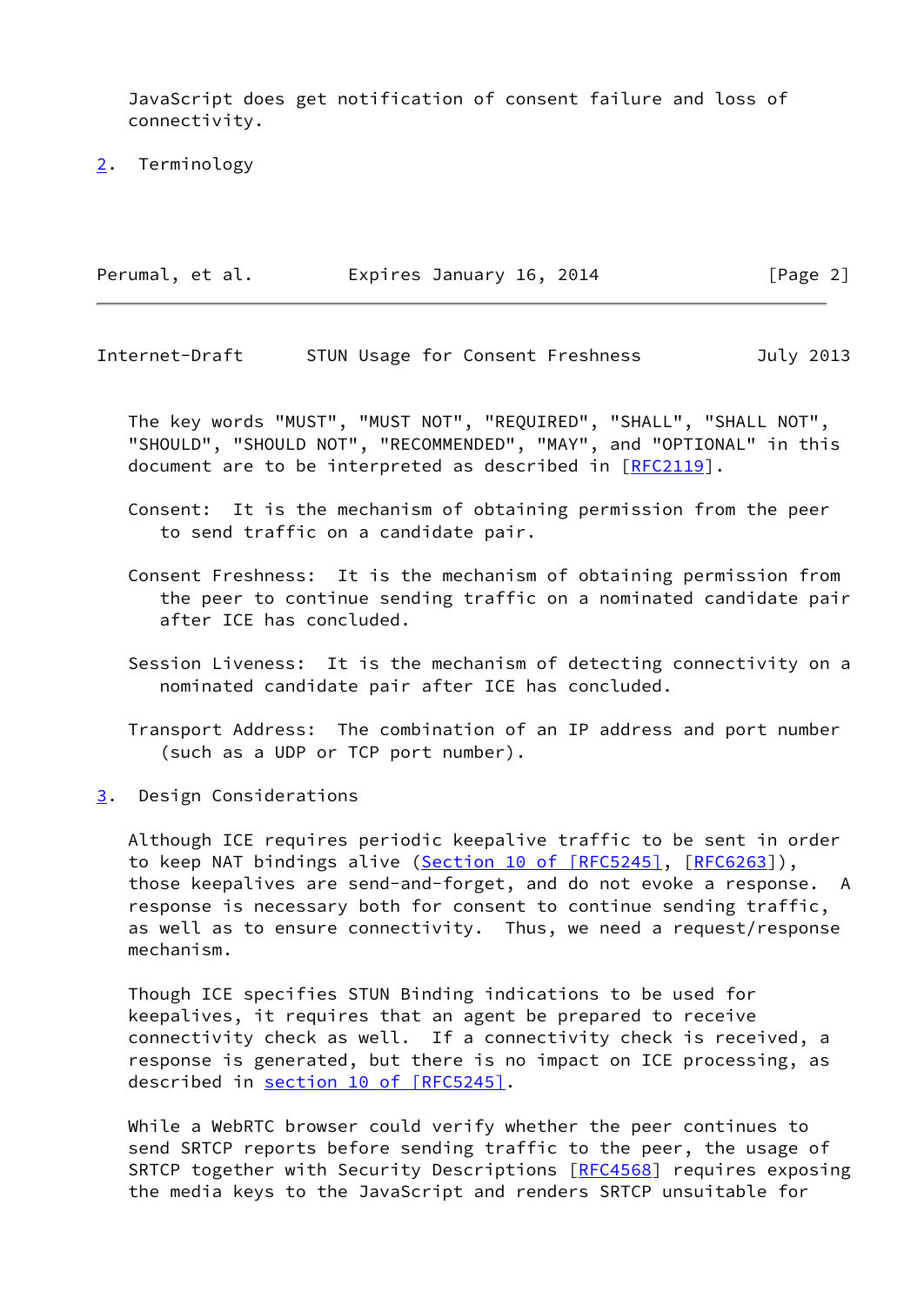consent freshness.

 For consent, calculating the SHA1 HMAC is necessary for MESSAGE- INTEGRITY which is computationally expensive. Security analysis concluded that the STUN 96 bits transaction ID is sufficient for consent, without needing MESSAGE-INTEGRITY. However, omitting the MESSAGE-INTEGRITY attribute from STUN Binding request/response to avoid the cost of computing SHA1 would make browsers incapable of verifying consent freshness with legacy ICE/ICE-lite implementations, resulting in backward compatibility issues.

| Perumal, et al. | Expires January 16, 2014 | [Page 3] |
|-----------------|--------------------------|----------|
|-----------------|--------------------------|----------|

<span id="page-3-1"></span>Internet-Draft STUN Usage for Consent Freshness July 2013

 The above considerations suggest that STUN Binding request/response is most suitable for performing consent freshness.

<span id="page-3-0"></span>[4](#page-3-0). Solution Overview

 Consent freshness serves as a circuit breaker (so that if the path or remote peer fails the WebRTC browser stops sending all traffic on that remote peer), determining session liveness serves the purpose of notifying the application of connectivity failure so that the application can take appropriate action.

The solution uses three values:

- 1. A consent timer, Tc, whose value is determined by the browser. This value MUST be 15 seconds.
- 2. A packet receipt timer, Tr, whose value is determined by the application, but MUST NOT be shorter than 1 second or longer than 15 seconds, and SHOULD have a default value of 5 seconds.
- 3. A consent timeout, Tf, which is how many seconds elapse without a consent response before the browser ceases transmission of media. Its value MUST be 15 seconds or less, and the value 15 seconds is RECOMMENDED.

 A WebRTC browser performs a combined consent freshness and session liveness test using STUN request/response as described below:

Every Tc seconds, the WebRTC browser sends a STUN Binding Request to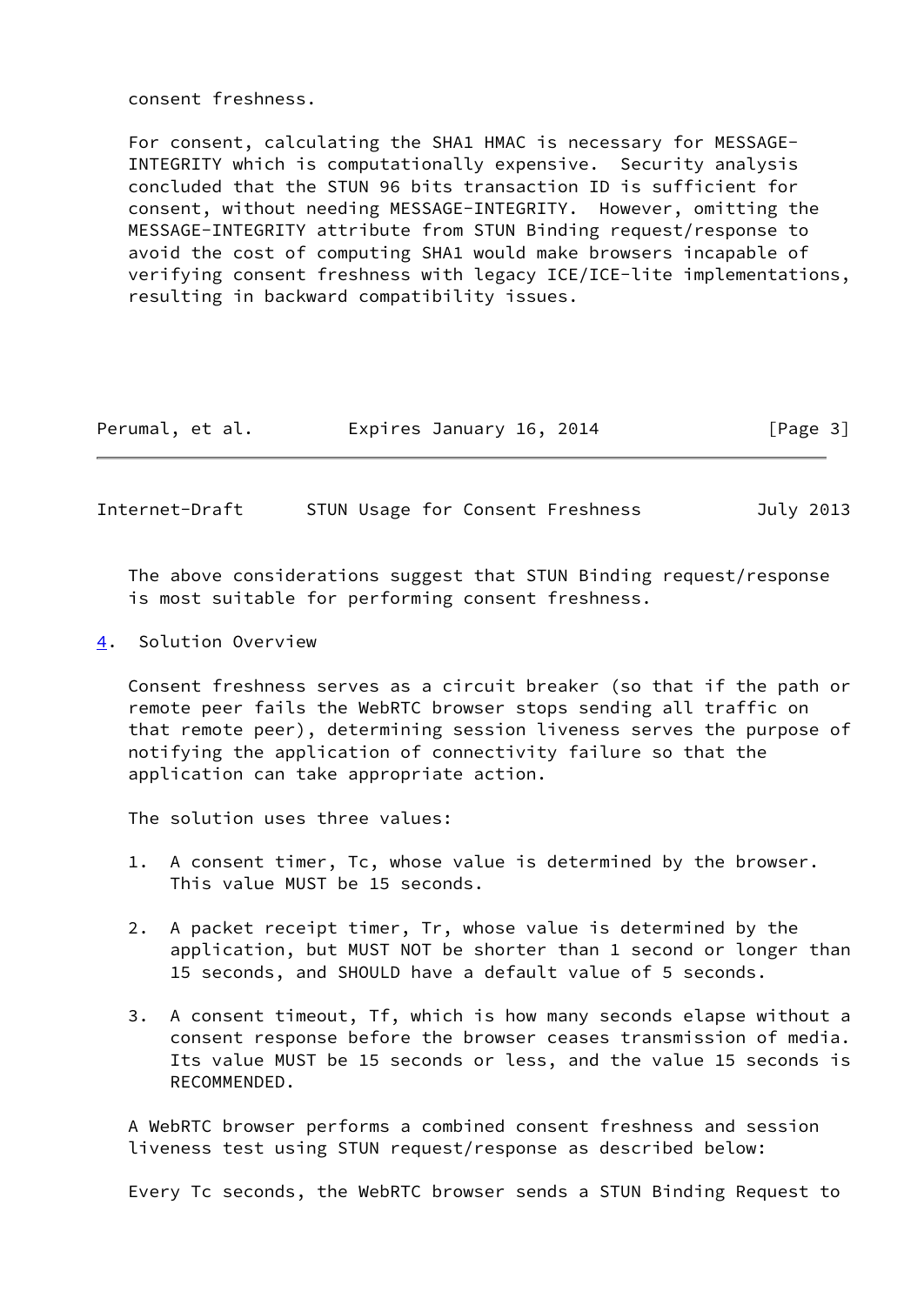the peer. This request MUST use a new, cryptographically random Transaction ID [\[RFC4086](https://datatracker.ietf.org/doc/pdf/rfc4086)], and is formatted as for an ICE connectivity check [[RFC5245](https://datatracker.ietf.org/doc/pdf/rfc5245)]. A valid STUN Binding Response is also formatted as for an ICE connectivity check [[RFC5245](https://datatracker.ietf.org/doc/pdf/rfc5245)]. The STUN Binding Request and STUN Binding Response are validated as for an ICE connectivity check [[RFC5245](https://datatracker.ietf.org/doc/pdf/rfc5245)].

 If a valid STUN Binding Response is received, the consent timer is reset and fires again Tc seconds later.

 If a valid STUN Binding Response is not received after 500ms, the STUN Binding Request is retransmitted (with the same Transaction ID and all other fields). As long as a valid STUN Binding Response is not received, this retransmission is repeated every 500ms until Tf seconds have elapsed or a valid response is received. If no valid response is received after Tf seconds, the WebRTC browser MUST quit transmitting traffic to this remote peer. Considering the default value of Tf=15 seconds, this means transmission will stop after 30 consent check packets have resulted in no response.

| Perumal, et al. | Expires January 16, 2014 | [Page 4] |
|-----------------|--------------------------|----------|
|-----------------|--------------------------|----------|

<span id="page-4-1"></span>Internet-Draft STUN Usage for Consent Freshness July 2013

 Liveness timer: If no packets have been received on the local port in Tr seconds, the WebRTC browser MUST inform the JavaScript that connectivity has been lost. The JavaScript application will use this notification however it desires (e.g., cease transmitting to the remote peer, provide a notification to the user, etc.). Note the definition of a received packet is liberal, and includes an SRTP packet that fails authentication, a STUN Binding Request with an invalid USERNAME or PASSWORD, or any other packet.

<span id="page-4-0"></span>[5](#page-4-0). W3C API Implications

 For the consent freshness and liveness test the W3C specification should provide APIs as described below:

- 1. Ability for the browser to notify the JavaScript that a consent freshness transaction has failed for a media stream and the browser has stopped transmitting for that stream.
- 2. Ability for the JavaScript to start and stop liveness test and set the liveness test interval.
- 3. Ability for the browser to notify the JavaScript that a liveness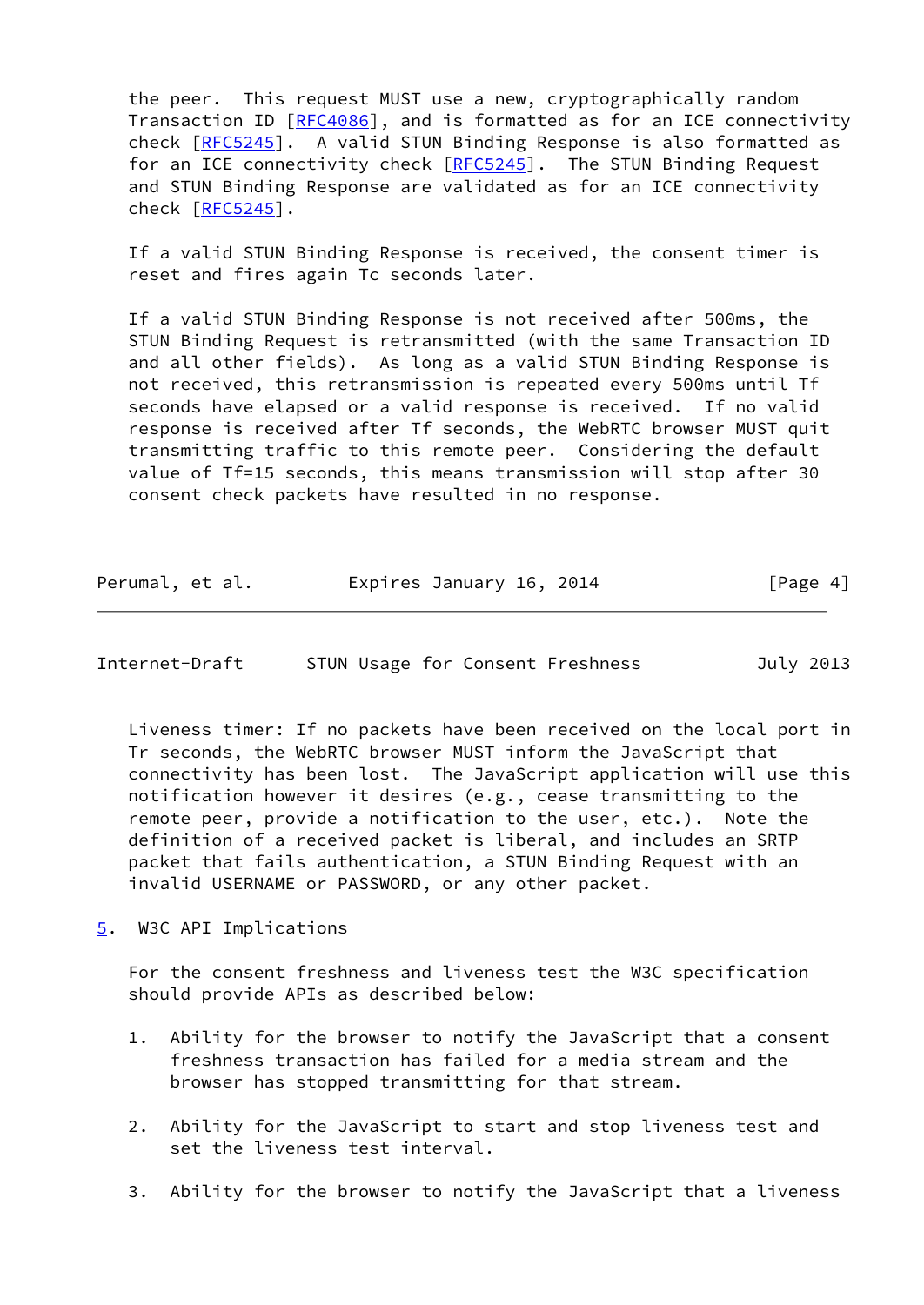test has failed for a media stream.

<span id="page-5-5"></span>[6](#page-5-5). Interaction with Keepalives used for Refreshing NAT Bindings

 When not actively sending traffic on a nominated candidate pair, performing consent freshness does not serve any purpose from a security perspective. If consent freshness is not performed during this period, the browser continues to performs the ICE keepalives [\[RFC5245](https://datatracker.ietf.org/doc/pdf/rfc5245)] or RTP keepalive [[RFC6263\]](https://datatracker.ietf.org/doc/pdf/rfc6263) to refresh NAT bindings.

<span id="page-5-0"></span>[7](#page-5-0). Security Considerations

Security considerations discussed in [\[RFC5245](https://datatracker.ietf.org/doc/pdf/rfc5245)] are to be taken into account.

 In ICE [\[RFC5245](https://datatracker.ietf.org/doc/pdf/rfc5245)] the STUN request/response are protected with MESSAGE-INTEGRITY, using an ephemeral username and password exchanged in the SDP ice-ufrag and ice-pwd attributes. This prevents ICE from accidentally connecting to an in-intended peer, in that ICE will only connect to a peer that also knows the same username and password (exchanged in call signaling). Once that connection to the remote peer has been established with ICE, the consent to continue sending traffic does not benefit from re-asserting that same username and password, so long as the senders and receiver's IP addresses remain the same (as they usually do).

| Perumal, et al. | Expires January 16, 2014 | [Page 5] |
|-----------------|--------------------------|----------|

<span id="page-5-2"></span>Internet-Draft STUN Usage for Consent Freshness July 2013

<span id="page-5-1"></span>[8](#page-5-1). IANA Considerations

This document does not require any action from IANA.

<span id="page-5-3"></span>[9](#page-5-3). Acknowledgement

 Thanks to Eric Rescorla, Harald Alvestrand, Martin Thomson, Bernard Aboba, Cullen Jennings and Simon Perreault for their valuable inputs and comments.

<span id="page-5-4"></span>[10.](#page-5-4) Normative References

 [RFC2119] Bradner, S., "Key words for use in RFCs to Indicate Requirement Levels", [BCP 14](https://datatracker.ietf.org/doc/pdf/bcp14), [RFC 2119](https://datatracker.ietf.org/doc/pdf/rfc2119), March 1997.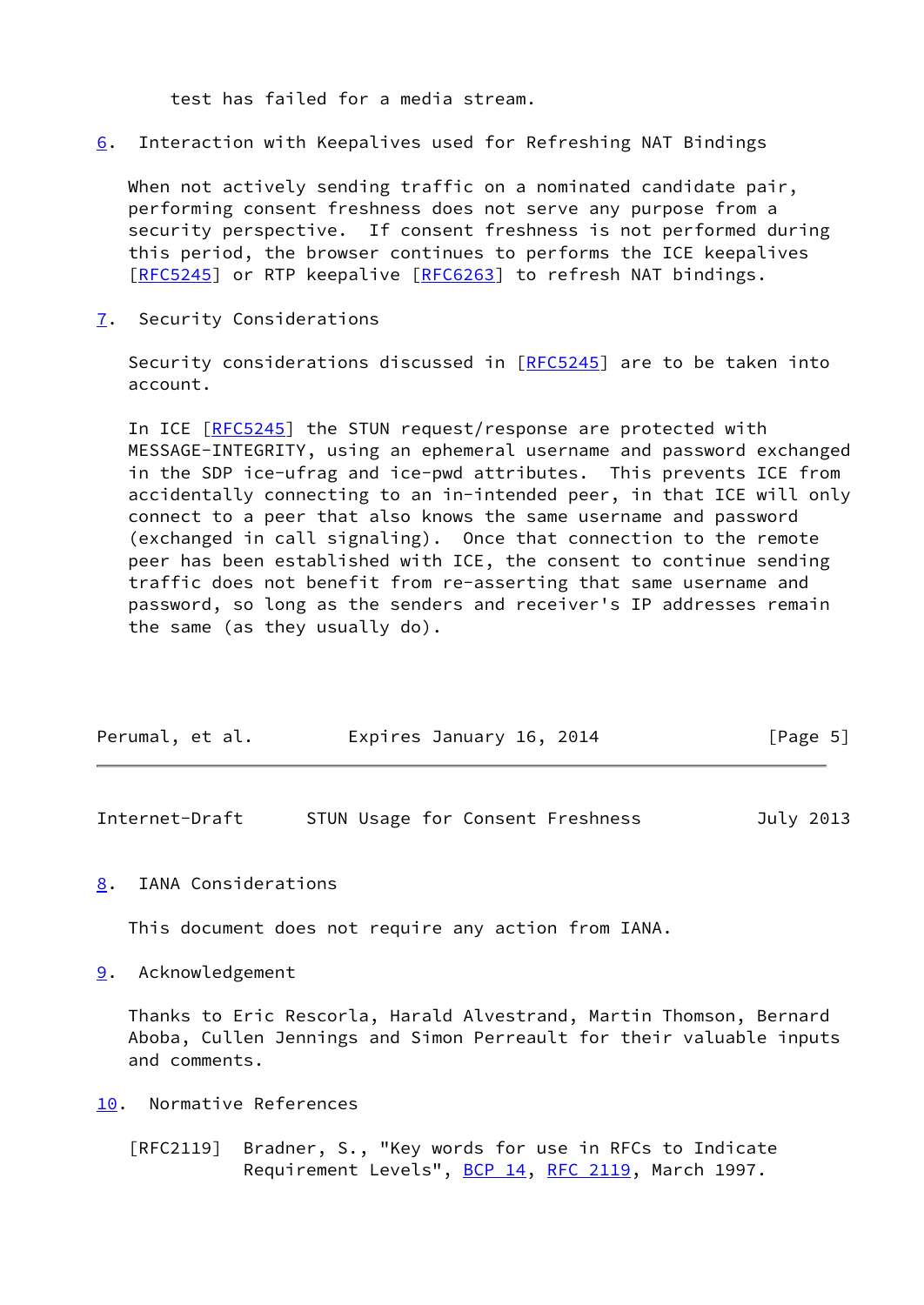- [RFC4086] Eastlake, D., Schiller, J., and S. Crocker, "Randomness Requirements for Security", [BCP 106](https://datatracker.ietf.org/doc/pdf/bcp106), [RFC 4086](https://datatracker.ietf.org/doc/pdf/rfc4086), June 2005.
- [RFC4568] Andreasen, F., Baugher, M., and D. Wing, "Session Description Protocol (SDP) Security Descriptions for Media Streams", [RFC 4568](https://datatracker.ietf.org/doc/pdf/rfc4568), July 2006.
- [RFC5245] Rosenberg, J., "Interactive Connectivity Establishment (ICE): A Protocol for Network Address Translator (NAT) Traversal for Offer/Answer Protocols", [RFC 5245](https://datatracker.ietf.org/doc/pdf/rfc5245), April 2010.
- [RFC6263] Marjou, X. and A. Sollaud, "Application Mechanism for Keeping Alive the NAT Mappings Associated with RTP / RTP Control Protocol (RTCP) Flows", [RFC 6263,](https://datatracker.ietf.org/doc/pdf/rfc6263) June 2011.

Authors' Addresses

 Muthu Arul Mozhi Perumal Cisco Systems Cessna Business Park Sarjapur-Marathahalli Outer Ring Road Bangalore, Karnataka 560103 India

Email: mperumal@cisco.com

Perumal, et al. **Expires January 16, 2014** [Page 6]

Internet-Draft STUN Usage for Consent Freshness July 2013

 Dan Wing Cisco Systems 821 Alder Drive Milpitas, California 95035 USA

Email: dwing@cisco.com